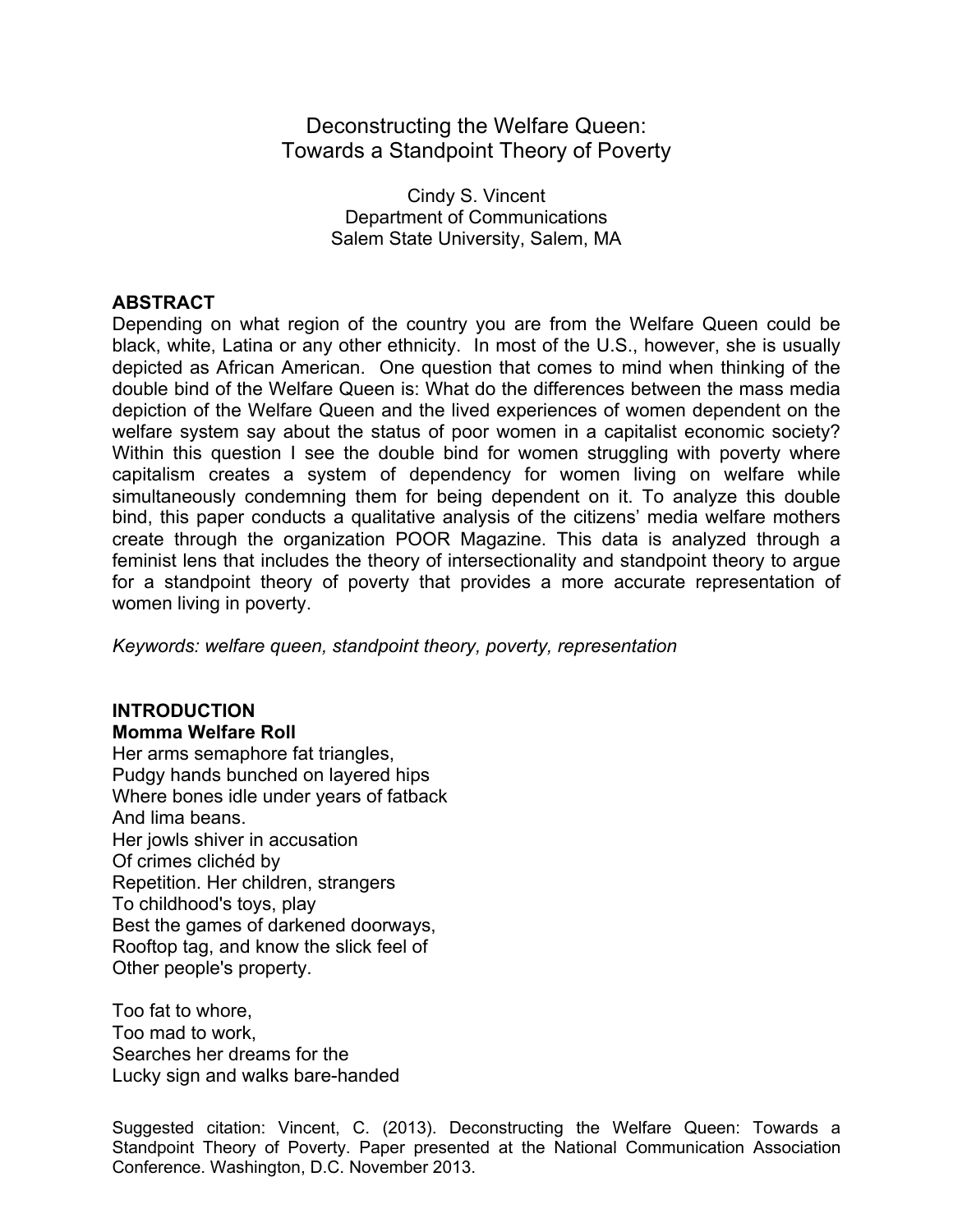Into a den of bureaucrats for Her portion. 'They don't give me welfare. I take it.'

#### *--Maya Angelou (1996)*

Depending on what region of the country you are from the Welfare Queen could be black, white, Latina or any other ethnicity. In most of the U.S., however, she is usually depicted as African American (Gilens, 1999), despite the fact that research has shown African American females account for only slightly more than 10 percent of all welfare recipients (Gilliam, 1999). Researchers have addressed the problem of this stereotype and stigma (Gilens, 1999; Hancock, 2004) but few have delved further into the double bind that exist for women in general who are dependent on the welfare system. When looking at this from a larger perspective, the mainstream media can be seen as playing a large role in the construction, dissemination, and acceptance of this fallacy. Which makes one ask: How is the image of the Welfare Queen constructed in American mainstream media and why are mainstream media recipients so apt to believe it?

Another question that comes to mind when thinking of the double bind of the Welfare Queen is: What do the differences between the mass media depiction of the Welfare Queen and the lived experiences of women dependent on the welfare system say about the status of poor women in a capitalist economic society? Within this question an underlying double bind for women struggling with poverty exists where capitalism creates a system of dependency for women living on welfare while simultaneously condemning them for being dependent on it. This is a problem for a country that is one of the richest in the world yet fails to address the ever-widening gap of poverty and system-dependence of its citizens. To address this double bind a more accurate investigation into the lives of welfare recipients and the idea of the Welfare Queen will be conducted to better understand poverty through the eyes of the welfare recipients, not the mainstream media's portrayal of them.

When theoretically approaching this double bind this paper uses a feminist theoretical lens inclusive of black feminist perspective (theory of intersectionality) to address the deconstruction of the mainstream media portrayal of the African American Welfare Queen, a Marxist feminist perspective to address the double bind of female dependency on the welfare system, and the lens of standpoint theory to cultivate a standpoint theory of poverty to address the realistic experiential knowledge of welfare participants. In Crenshaw's theory of intersectionality (Crenshaw, 1991), Crenshaw articulates the double bind of African American/Women subsumed in oppression of race and gender. For the African American Welfare Queen, she is not just woman and not just African American; she is also poor, and maybe disabled, elderly, homosexual, etc. Crenshaw's theory helps to address the conundrum faced when one falls within multiple areas of marginalization and how to accurately take the standpoint of and understand the double bind of women within this space. In trying to understand the double bind of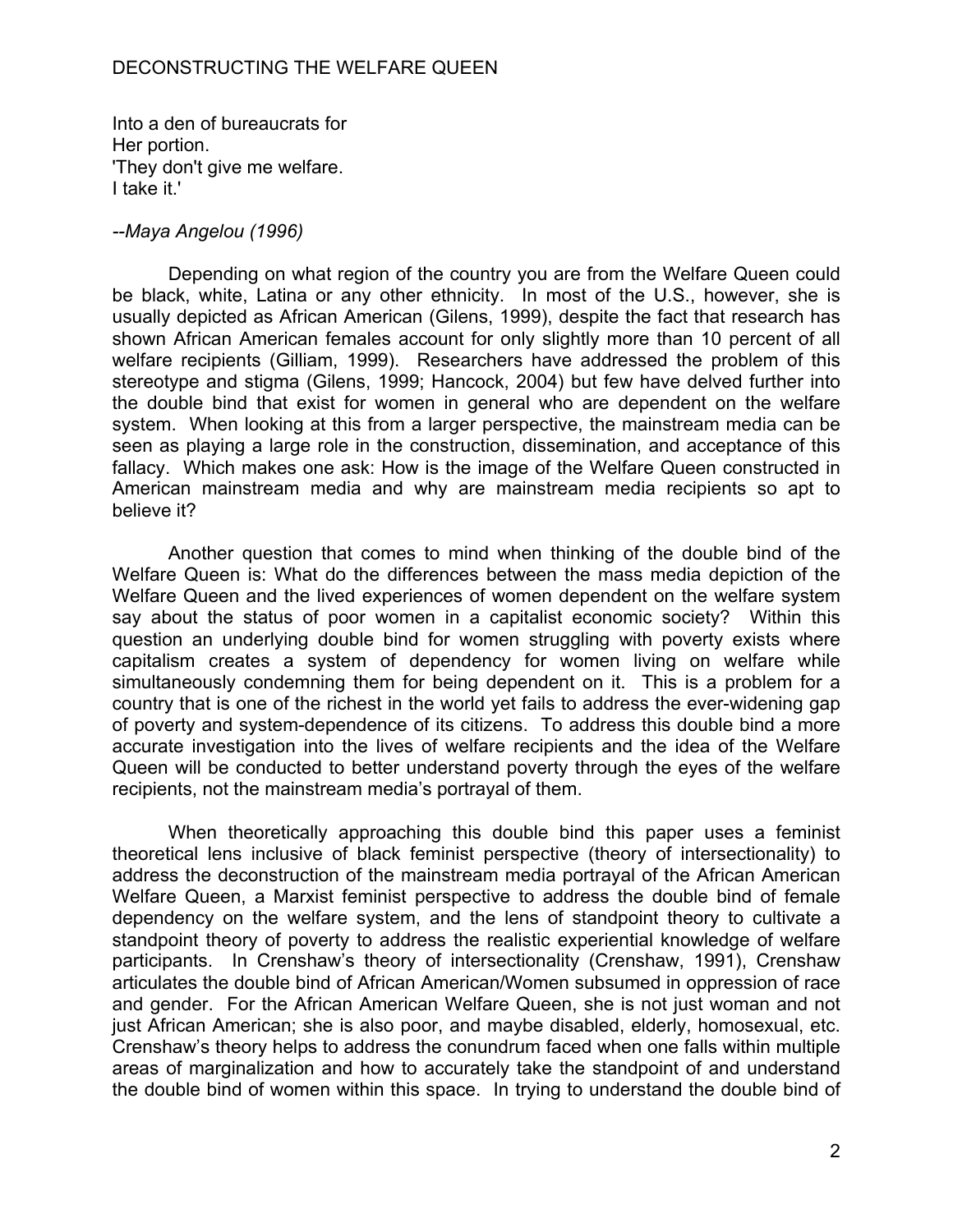the Welfare Queen we must first understand her perspective through an intersectional lens.

When viewing this phenomenon from a Marxist/Socialist feminist perspective it is important to take into account the political economic nature of the American society. What about the nature of capitalism creates the necessity for a system of welfare? How does this system self-perpetuate a system of dependency for recipients? What role do the media play in cultivating marginalization, racism, and denigration for systemdependents? Through a Marxist/Socialist lens we can better answer these questions and start to make progress towards a standpoint theory of poverty.

In Patricia Hill Collins' 1989 article, Collins starts her article by discussing the black feminist standpoint. Although feminist standpoint theory (Wood, 1993) stems from standpoint theory, black feminist standpoint theory makes an important distinction from the others: not only does a subordinate group experience a different reality than the dominant group and "interpret that reality differently than a dominant group" (Collins, 1989, p. 746) but as Collins points out, "while an oppressed group's experiences may put them in a position to see things differently, their lack of control over the apparatuses of society that sustain ideological hegemony makes the articulation of their self-defined standpoint difficult" (Collins, 1989, p. 749). Collins also asserts that groups who are unequal in power are also unequal in access to resources to disseminate their viewpoint beyond the group. Keeping this in mind, I will attempt to expand on this theory of standpoint to address the specific marginalization and symbolic annihilation women struggling with poverty face in their daily lives. In doing this, this paper will argue that a specific standpoint theory of poverty is necessary to address the social class marginalization many people struggling with poverty endure within their own race and gender, which lend them to very distinct experiences of oppression.

To analyze this double bind, this paper conducts a qualitative analysis of the citizens' media welfare mothers create through the organization POOR Magazine. This data will be analyzed through a feminist lens that includes the theory of intersectionality and standpoint theory to help construct a standpoint theory of poverty that provides a more accurate representation of women struggling with poverty. The first section of this paper will examine the current research on mainstream media depictions of Welfare Queens and how citizens' media can be used to empower Welfare Queens to speak back to negative dominant depictions. The next section will discuss the data analysis through a feminist theoretical lens. This paper ends with a conclusion and implications for this study.

#### **Research that Deconstructs the Welfare Queen**

To begin a review of relevant literature that looks at how the double bind of the Welfare Queen has been researched as well as ways in which the mainstream media have contributed to this double bind, one must first turn to the media theory of agenda setting and how media come to set the agenda the mass public consumes. Although never using the specific term agenda setting, Bernard Cohen (1963) formulated the initial ideas that would later become known and applied as agenda setting theory. According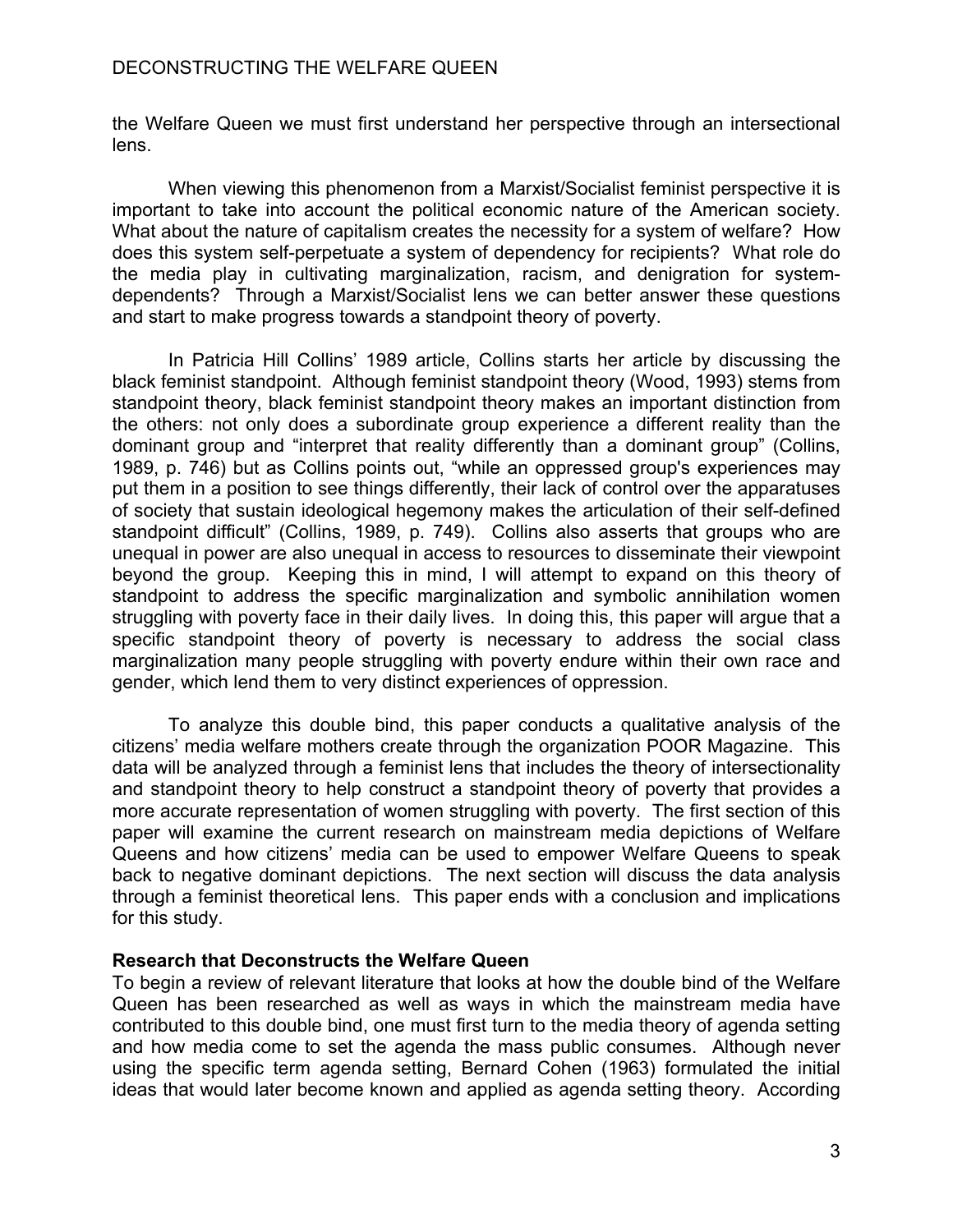to Cohen, the press "may not be successful much of the time in telling people what to think, but it is stunningly successful in telling its readers what to think *about*" (Cohen, 1963, p. 13). In addition to Cohen's initial formulation of the idea of agenda setting, McCombs and Shaw's (1972) empirical research on agenda setting helped to confirm just how the media go about doing this. In their study on the 1968 presidential election coverage, McCombs and Shaw interviewed registered voters on their views of presidential candidates. They then compared this data to media coverage of the election occurring within the same time frame and found "the media appear to have exerted a considerable impact on voters' judgments of what they considered the major issues of the campaign" (McCombs & Shaw, 1972, p. 180).

This theory and the preliminary empirical findings are helpful in examining the relevant body of research regarding the double bind of the Welfare Queen as researchers have noted similar findings with respect to what the media convey about welfare recipients and public opinion regarding welfare recipients. Although Gilens' 1999 research found that "public support for means-tested programs that benefit only the poor is just as high as support for similar universal programs that also benefit the middle class and the affluent" (p. 4), Limbert and Bullock found in their 2009 study conflicting results regarding public support for welfare programs. Limbert and Bullock conducted a discourse analysis of 284 newspaper articles that examined media framing on the issue of the Bush administration's welfare reauthorization proposal and the 2003 dividend tax cuts. Their study found that "dominant issue frames favored reduced support for progressive welfare policies and increased support for tax cuts" (Limbert & Bullock, 2009, p. 57). In their analysis, Limbert and Bullock found that when addressing welfare reform the media framed the issue in a negative light, proposing instead "tough love" programs for welfare recipients and framed tax cuts in a way that viewed the wealthy as hardworking Americans who didn't deserve a "double taxation" (Limbert & Bullock, 2009, p. 75). The authors concluded, "Race, class, and gender became vehicles through which socially sanctioned messages about the deservingness of diverse groups were delivered" (Limbert & Bullock, 2009, p. 76).

Other research has shown the effects of priming negative stereotypes conveyed through media on personal perceptions, bias, and judgments. In Monahan, Shtrulis, and Brown Givens' (2005) research on female African American stereotypes (mammy, jezebel, Welfare Queen), the researchers found that the Welfare Queen stereotype yielded the strongest media effect of the three types (i.e. Welfare Queen job applicant would be most suitable for seasonal or temporary work versus a long-standing career). The researchers concluded that some explanations for this include a high reliability for this stereotype versus the others, but more likely that this stereotype was more accessible than the other stereotypes to the audience because of its prevalence throughout a variety of media (i.e. evening news and *Jerry Springer Show*). Another study conducted showed that not only does priming stereotypes through media induce those stereotypes when analyzing other situations, but media priming of stereotypes has a negative effect on welfare program support (Johnson, Nelgy, Gibson, Reed, & Ashburn-Nardo, 2009). This study showed that when priming audiences with negative stereotypes regarding female African Americans through media, audience members are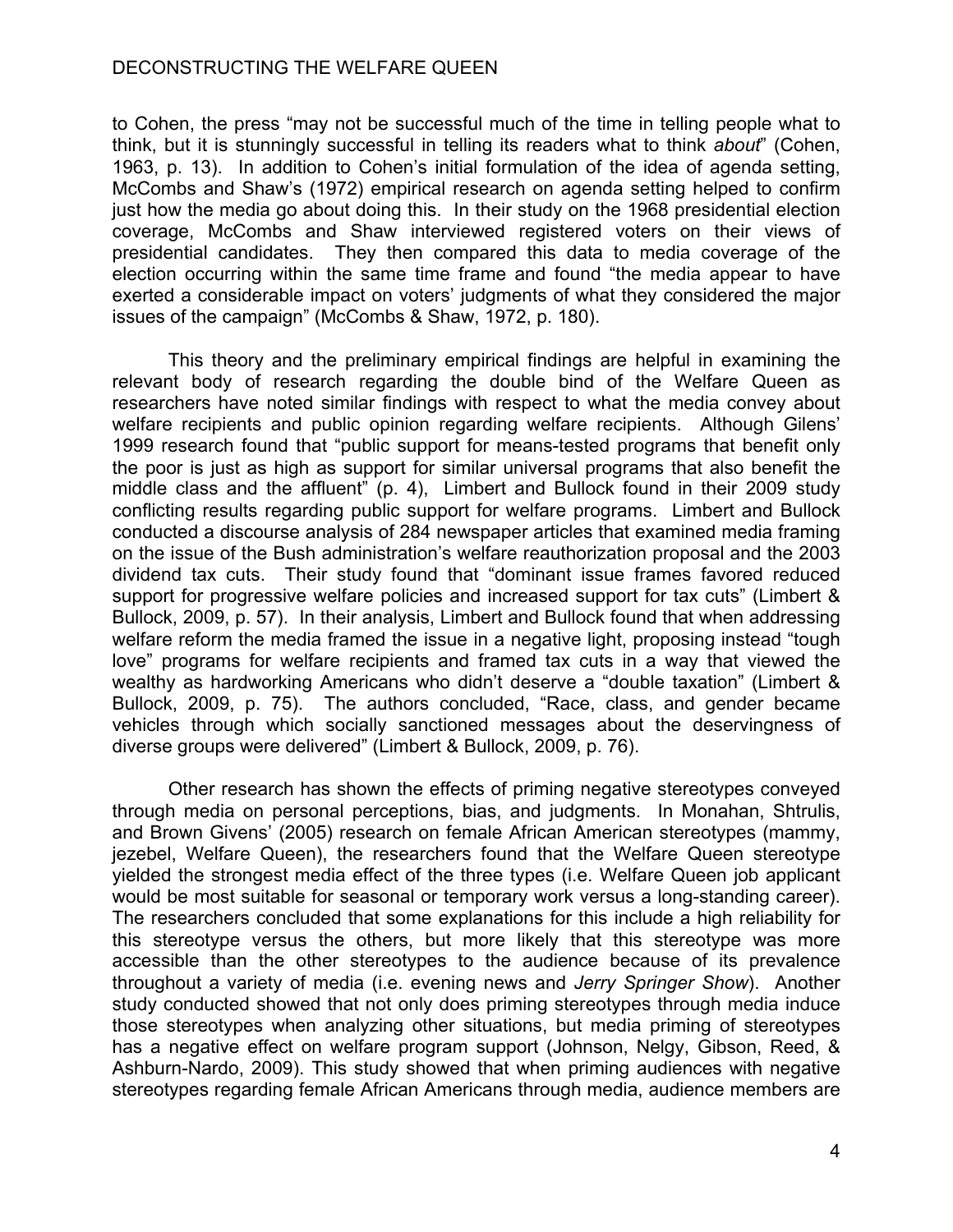more likely to call on those stereotypes when making decisions in other situations, like choosing to support welfare reform policies. All of these studies show the impact the mass media have on audience's perception of minorities as well as how these perceptions influence decision-making later on for important issues like welfare reform.

In addition to the role the mainstream media play in setting agendas and priming decisions, studies have shown that the mainstream media are also very influential in perpetuating racial stereotypes and discrimination. In her book *The Politics of Disgust*, Hancock (2004) analyzes media descriptions and portrayals of welfare recipients and how their reporting biases public opinion in a way that turns public opinion against the welfare *recipients*, not the welfare *system*. In her content analysis of mainstream media publications, to include the *New York Times* and the *Wall Street Journal*, she found two perpetuating stereotypes with regard to media framing on the issue of welfare and the identity of the Welfare Queen: hyperfertility and laziness. She also found that the mainstream media framed welfare recipients as abusing the welfare system. Hancock concluded her content analysis by stating:

The "Welfare Queen" public identity is a coherent construct of stereotypes and moral judgments based on the perceived social construction of welfare recipients as single, poor African American mothers. The strong presence of this public identity and its association with policy options dominates the discourse; of the 149 articles and thousands of text units coded for this project, only one text unit in one document characterized welfare mothers as *Good Mothers*. Clearly, the 1995-1996 welfare reform debate was marked by the second characteristic of the politics of disgust: a communicative context of gross inequality. (Hancock, 2004, p. 86-87)

Gilens (1999) found similar results in his content analysis of the portrayal of African Americans in the media. His study showed that African Americans were largely ignored in the media throughout most of the media's history but that in recent times this has changed where African Americans figure prominently in discussions of the poor (Gilens, 1999). According to Gilens (1999), this change led to the racialization of poverty within the media where the majority of today's stereotypes regarding the poor and African Americans inevitably stem.

One critique of this research may be the recentness of the analyses and the applicability towards today's society. However, current research has upheld the validity of this research by confirming that today's media continue to perpetuate racial stereotypes and discrimination. In her journal article Bounds Littlefield (2008) argues that the media serve as a system of racialization, where negative imagery of African American women are perpetuated through mainstream media along with ideologies of new racism. In this research Bounds Littlefield shows how the Jezebel stereotype of African American women is still prevalent and pervasive in today's media, especially in music videos. However, Bailey Woodard and Mastin (2005) show in their 2005 study that there are factions of mainstream media that are working to fight the propagation of stereotypes and perpetuation of discrimination. One such example is the magazine *Essence*. In their research, Bailey Woodard and Mastin (2005) found that the magazine, in addition to serving its primary goals of addressing the cultural and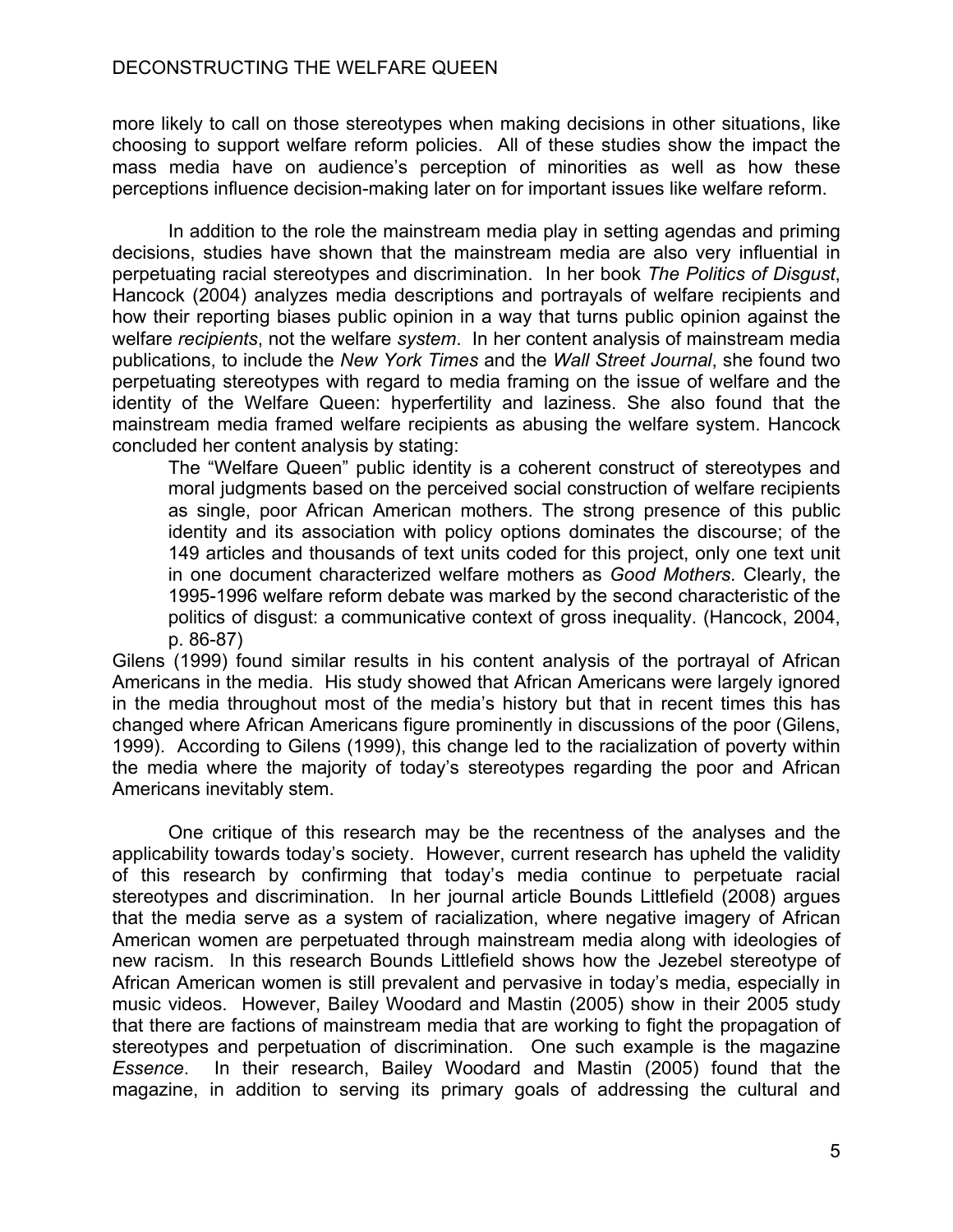emotional needs of African American women, simultaneously succeeds at dispelling negative stereotypes of African American women. Unfortunately, this example is but one in an overwhelming number of mainstream media channels that continue to disseminate and perpetuate racial, gender, and class stereotypes.

Using the theory of intersectionality as a theoretical lens to address the oppression and marginalization of poor women, scholars (Gilens, 1999; Hancock, 2004) have sought to explore the reasoning behind the opposition to welfare recipients and the role of the mainstream media in perpetuating opposition. Hancock (2004) attempts to address this in her analysis of the public identity of the Welfare Queen. Hancock argues that political institutions and political culture, drawing on a history of frameworks of welfare recipients, focused solely on the race, gender, and class of the recipients during the 1990s, which in turn formulated the public identity of the "Welfare Queen." This image was in turn perpetuated through mainstream media dissemination and circulation of the image to the mass audience of the American people. In his book *Why Americans Hate Welfare*, Gilens (1999) addresses some of the reasons for opposition to welfare, which include perceptions of welfare recipients that also paint the picture of welfare recipients as undeserving poor people and black recipients as lacking a commitment to a proper work ethic. This framing of the Welfare Queen image has established a commonly held opposition to welfare recipients in Americans in general, which still holds true today. This opposition has in turn created a marginalization and oppression for recipients based on their race, class, and gender. The next section will address how alternative forms to mainstream media, specifically citizens' media, help empower marginalized groups like African American women and welfare recipients to create their own media in response to these stereotypes and discrimination.

#### **Citizens' Media: Re-appropriation of Power and Voice**

Media scholars have analyzed the dialectical struggle between mainstream media and alternative media for decades (Atton, 2002; Downing, 2001; Kidd, Barker-Plummer, & Rodríguez, 2005; Rodríguez, 2001). When analyzing this, researchers have focused on a power struggle that occurs where mainstream media serve as the dominant reinforcement of elitist ideology and alternative media (forms of media that are not mainstream media) seek to reinstate the balance of power between the mass media and the mass public. One key theorist of power that has been useful in looking at this dialectic is Karl Marx. In his attempt to theorize power, Marx addresses the concept of class struggle and ideological oppression. In Marx's view those who control the mode and the means of production also control the ideologies that are disseminated to the laborers, thus maintaining the status quo and preventing any type of structural change (Marx, 1978). According to Marx (1978), ideology created by the dominant class serves to control people's ideas. If the people in power can control how the people without power perceive themselves and their role in social life, then those with power will continue to have power over and dominate those without. However, if those people who struggle for power re-appropriate the mode and the means of production then they can overturn the status quo and alter systems of oppression. When applying this concept to community media (media that community members make), we see an exchange of power occur where dominant, commercial media are no longer the only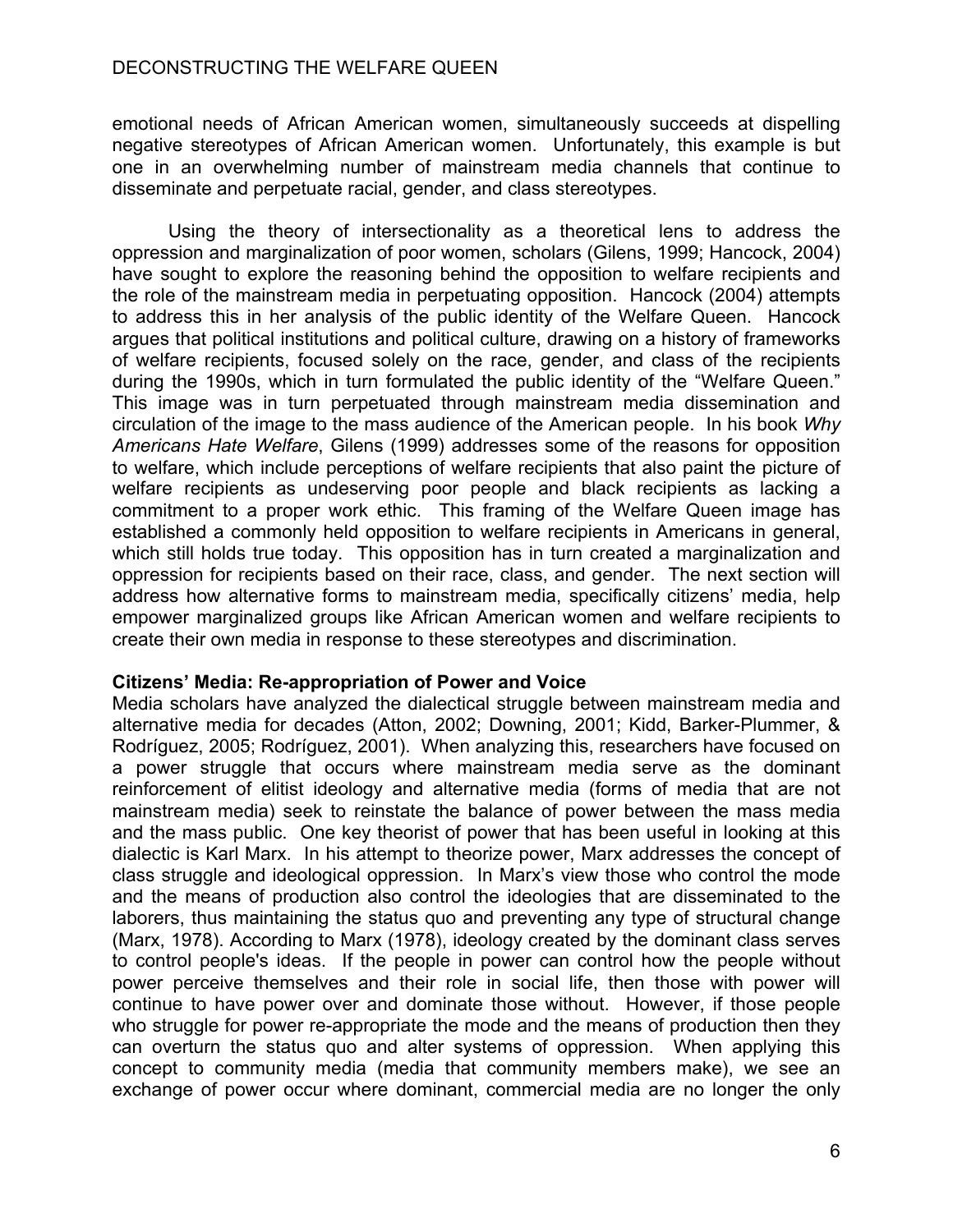voices disseminating messages and instead community media re-appropriate power to serve as a venue for community voice. This can be applied to the double bind of the Welfare Queen, where a community of welfare mothers gathers to create their own media, as the media content to be analyzed for this paper will show.

To see how power structures and ideological control are shown in critical media research, the conceptual framework of citizens' media helps best explain how community members can use media to speak back to the mainstream media, like in the case of the Welfare Queen. Citizens' media function as a potential resource for community activists to engage people and build community and civic engagement. According to Clemencia Rodríguez (2001), marginalized peoples can re-appropriate power through strategic use of alternative media. Through this re-appropriation, citizens can then engage other community members. This engagement happens when citizens create their own media and broadcast their own histories, voices, and cultures. As community broadcasts enter the mediascape, these voices become available to the larger dominant society. The new audibility of these voices can then begin processes of increasing the power of these previously silent populations.

In her work examining citizens' media and participatory action in Latin communities (both internationally and within the U.S.), Rodríguez (2001) uses Mouffe's theory of radical democracy as a theoretical foundation while referencing Marxist concepts of power distribution and Gramscian concepts of hegemony. In her book, *Fissures in the Mediascape: An International Study of Citizens' Media*, Rodríguez (2001) describes the role and value of citizens' media for marginalized communities dissenting oppressive structures. In this research, she found:

Most citizens' groups which are involved with media production experiences are situated in subordinate relationships with respect to hegemonic social forces. As a result of their status as subordinate communities, these groups' cultural identities are "pushed" to the margins, systematically ignored, distorted, or caricatured by hegemonic media institutions. (Rodríguez, 2001, p. 153)

In this work, Rodríguez shows that although dominant power structures work to silence or marginalize groups that are outside of the status quo through hegemonic processes, these groups can still dissent through the process of creating their own media. Citizens' media help these groups to use their power against hegemonic forces by educating them on how to produce media and articulate their voice in the dominant public sphere. The data analyzed for this study will examine the media products of Welfare Queens through their use of citizens' media, to be further explained in the next section.

# **METHODOLOGY**

This study uses a qualitative analysis of citizens' media created by "welfareQUEENS" working with the community media group, POOR Magazine. POOR Magazine is a poor people/indigenous people led grassroots, non-profit arts organization dedicated to providing revolutionary media access, education, arts and advocacy to youth, adults and elders in poverty. POOR is located in San Francisco, CA, and works to promote social change in favor of citizens whose lives are marked by their struggle with homelessness, poverty, sexism, racism, classism, disability, immigration, incarceration,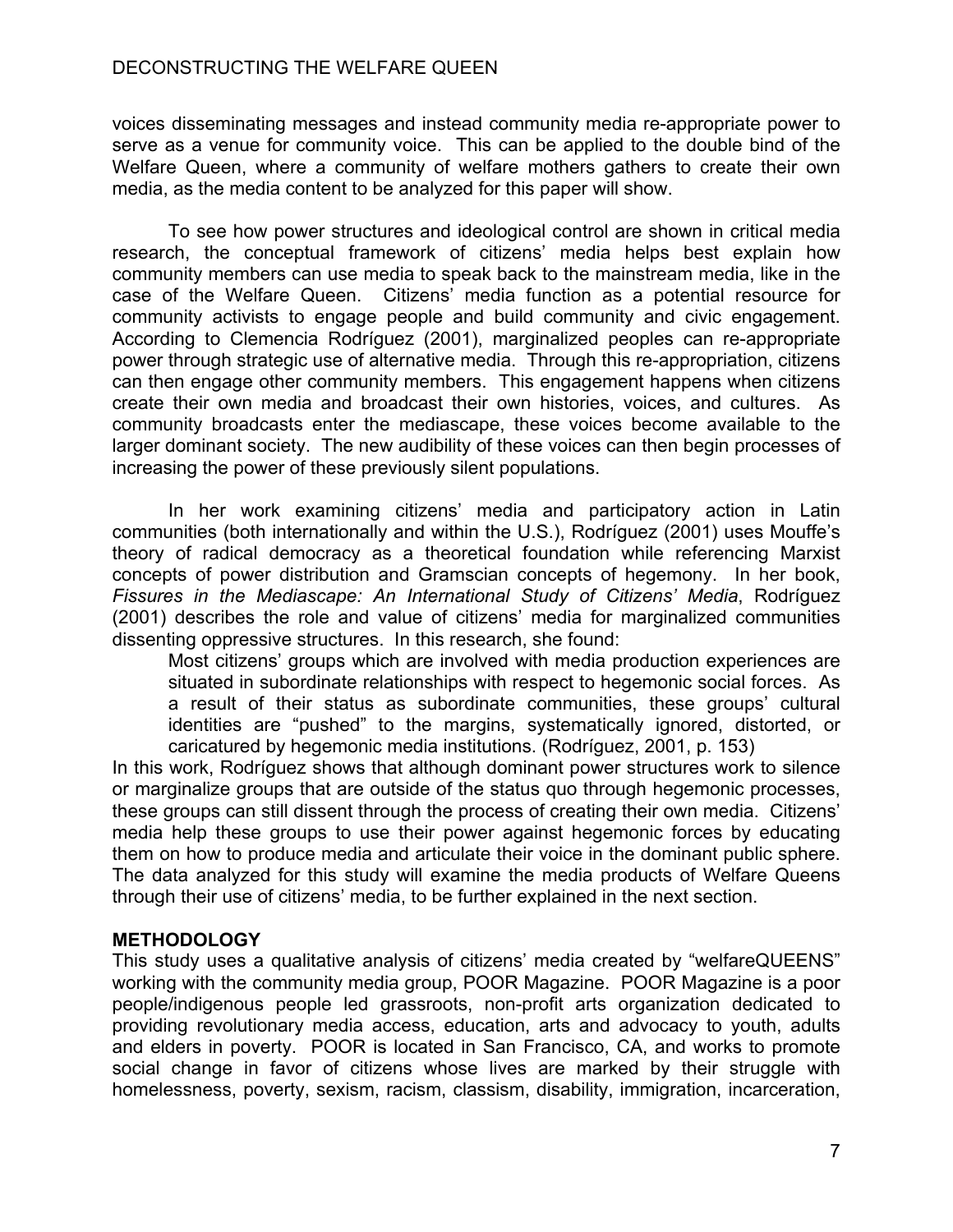and discrimination in general. In its efforts to engage and build power with its demographic audience, comprised of underrepresented, misrepresented and silenced communities in the San Francisco Bay Area, POOR provides PeopleSkool/Escuela de la Gente, an educational initiative designed to teach community media production. Through this program, POOR Magazine provides media education and media access to people living in poverty. Thanks to POOR Magazine, community members are able to voice their stories, ideas, and opinions in a variety of media including books, radio programs, blogs, online videos, and news articles on the POOR website and in local publications. Through these initiatives POOR Magazine works to create change models for long-term economic sustainability and attempts to facilitate agency for people in struggle from many different cultures, races and generations.

In the summer of 2010 I worked as an intern for POOR Magazine as part of ethnography on community media organizations and civic engagement. While there, I worked with several women dependent on the welfare system who struggled through a series of budget cuts that detrimentally impacted the welfare stipend they needed to support their families. During this time the mothers worked on a blog project entitled: "Working to Feed Our Children." This initiative was a series of blogs written by the welfare mothers in response to the welfare budget cuts in California at the time. As part of the "Working to Feed Our Children" series, welfare mothers wrote blogs that presented their perspective in direct response to mainstream media coverage that had recently aired and in response to the impending budget cuts in California. The blogs were part of an in-class assignment that asked students to write a personal blog detailing how their lives would be impacted if the American Jobs and Closing Tax Loopholes (HR4213) (which included a community jobs program many of the women participated in) was cut from the state budget. As part of this effort I worked with the women to draft a letter that was sent to local legislators directing their attention to the blogs to raise awareness of the Welfare Queen perspective. In response, POOR Magazine received an official response from Congresswoman Nancy Pelosi's office that she was grateful for the insight into the welfare mothers' struggles and that she would work hard to prevent the budget cuts from further impacting their lives.

I analyzed this data using a feminist theoretical lens. The blogs were analyzed through open coding, consisting of a close textual reading line by line to determine portions of text that could develop potential themes. Throughout this process a constant comparison of categories was conducted in which each new code was compared against former codes to ensure consistency of coding and reliability in data (Corbin & Strauss, 1990). At this point, codes transitioned from the previous descriptive form of coding to a more analytical/theoretical coding process by re-examining the data under a feminist theoretical lens (Singer, 2009). The following section details the results and findings of this analysis. Through this method I hope to be able to identify common themes that will help to build an argument for a standpoint theory of poverty that reveals the perspective and struggle of women living in poverty.

# **Deconstructing the Welfare Queen Through a Feminist Lens**

The double bind of the Welfare Queen can be examined through a Marxist feminist lens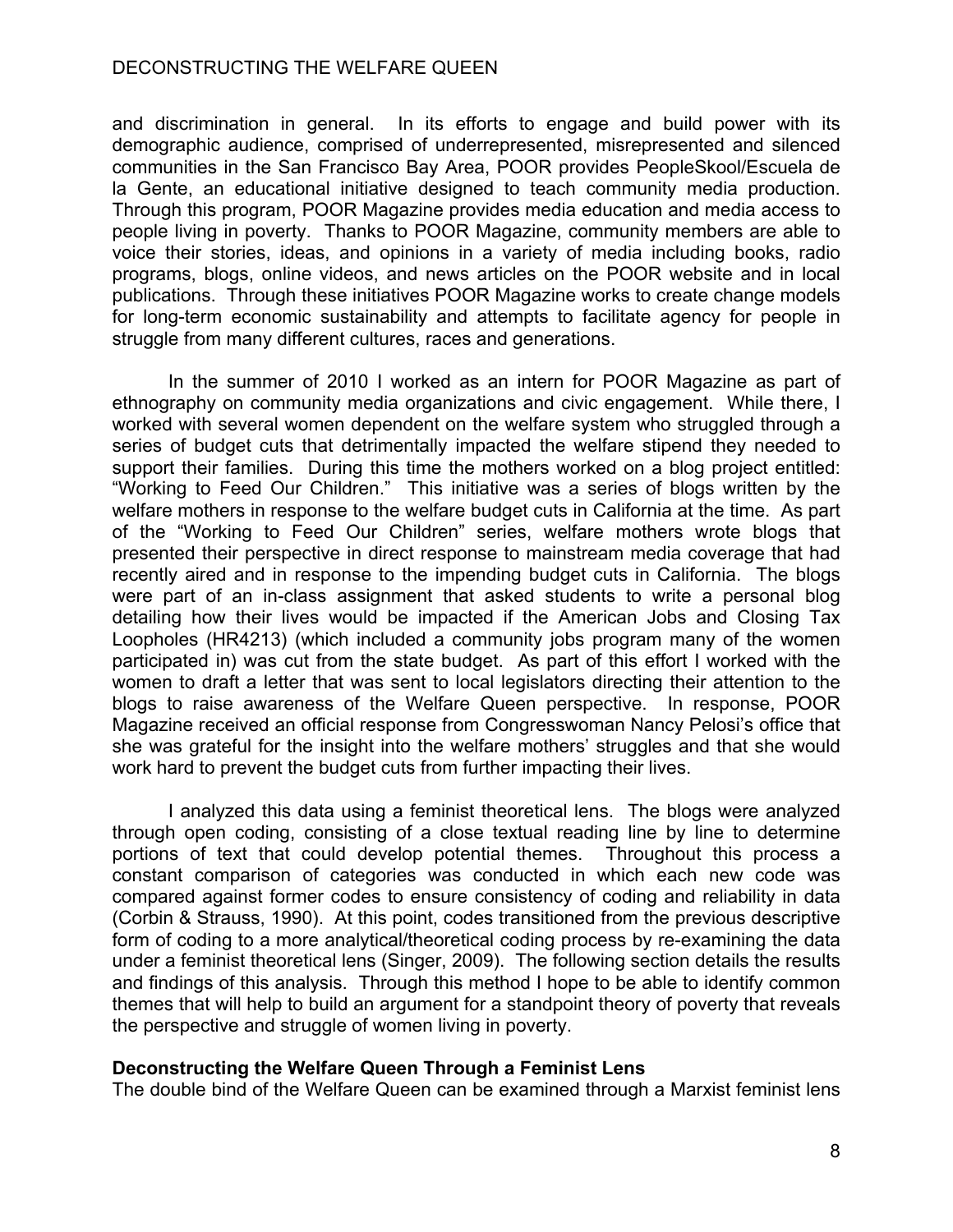to identify the role historical materialism plays in the continuation of the subjugation of women. However, Marxist feminism is limited in its application to the double bind of the Welfare Queen because most Marxist feminists focus on the social stratification of women based on gender, disregarding class and the interconnection of class and gender. An area of research that helps resolve this issue stems from economics in the primary and feminism in the secondary. The area of feminist economics helps to understand the double bind of the Welfare Queen when looking at class and gender.

One of the leading feminist economists of our time is Barbara Bergmann. In her research, she examines women's revolutions not in terms of changing ideologies but in terms of the transformation of economic developments and the growing value of women's labor. In the second edition of her book, *The Economic Emergence of Women*, Bergmann (2005) addresses the economic struggle of the single mother by examining the welfare system and the cycle of dependency it creates. Bergmann identifies the unique position American single mothers face as women in a capitalist economy who, on average, earn less than their male counterparts, yet are still expected to carry the majority of the burden for raising their children when fathers leave the family and do not pay their portion of child support. In the "Working to Feed Our Children" (WtFOC) blog series, one mother attests to this in her statement:

Para una madre sola es mas dificil salir adelante porque el trabajo para ella nunca acaba. Despues del trabajo se va a la casa hacer de comer, hacer los trabajos domesticos, acostarse tarde, levatarse temprano, llevar los ninos a la escuela. La mujer nunca para de trabajar y les damos a saber esto para que nos entiendan un poquito de todo el esfuerzo y el sufrimiento por que anu mujer fuerte vale por dos esos es lo hace a una mujer. (*Translation on blog: For a single mother the work never ends. After work a mother has to go home and cook dinner, then take care of all the house work. She goes to bed late. She wakes up early, then takes the kids to school. This woman never stops working. I let you know this so that you might understand a little about the strength and the suffering because a strong woman is worth two.)*

In this excerpt we see one mother's struggle trying to balance the economic burden of supporting her family as well as the physical burden of maintaining the home and the emotional strength needed to succeed at everything. This is reminiscent of the "superwoman" standards many working mothers feel the need to achieve in order to financially, physically, and emotionally support their families. Unfortunately, this standard is becoming a social norm for working mothers instead of recognized as an impossible feat to achieve.

Single mothers also face difficulties with regard to their time as many lose potential employment opportunities they have when a child falls sick or has trouble in school and the mother must take time off work to care for the child. Bergmann views the cycle of dependency on welfare as a "poverty trap" for women where the cost of leaving welfare to earn a living is higher than staying dependent on the system (Bergmann, 2005, p. 165). Bergmann argues the cycle begins through the enticement of benefits for single mothers.

Many single mothers, particularly the ones with poor job prospects, felt the best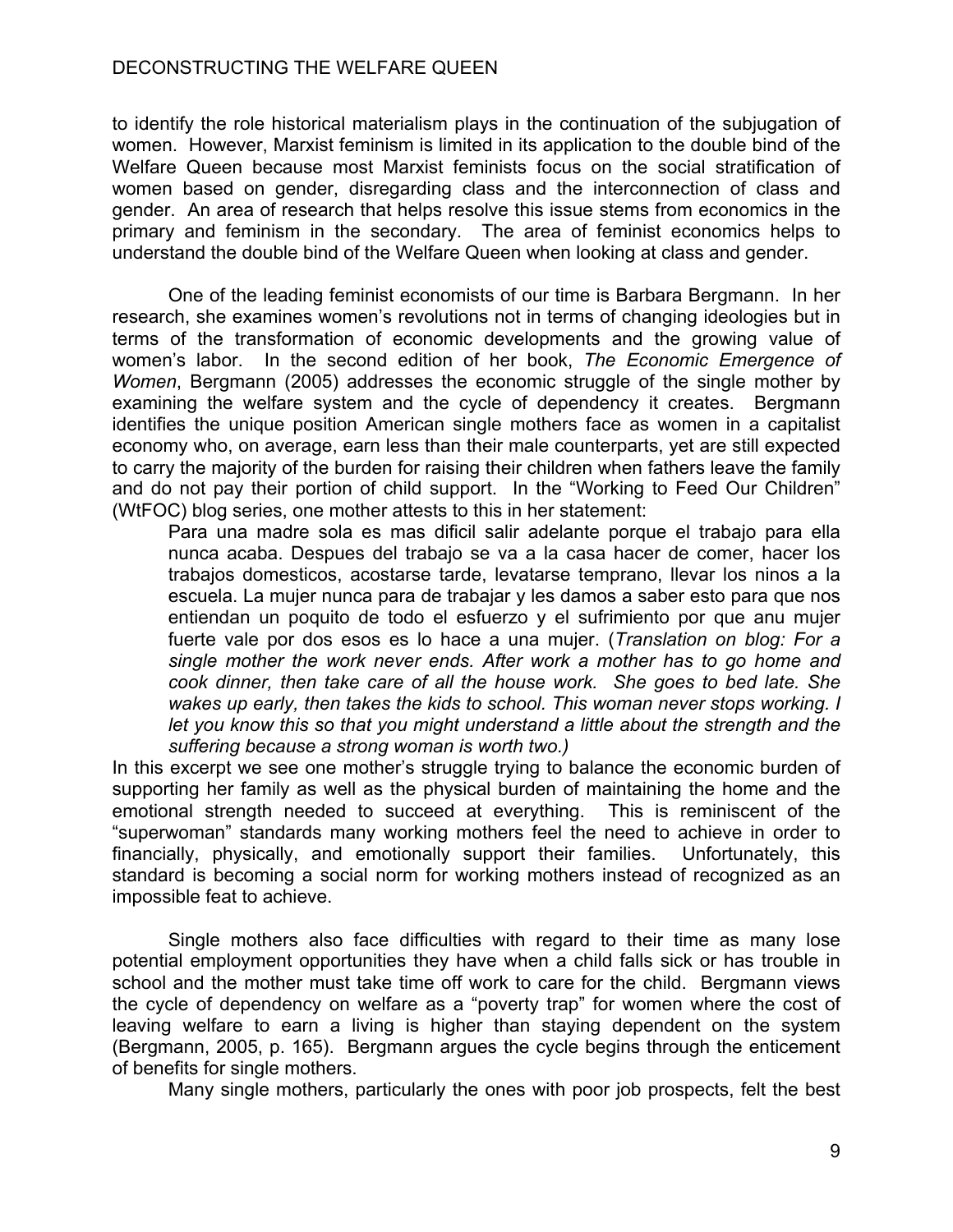they could do was to 'cop out' from the rigors of a harried state of independence and go onto welfare. When they did, they accepted a sentence of extreme poverty and a pariah status in return for an assured stipend, medical care, and the time to attend to the needs of their children in a relatively leisurely way. (Bergmann, 2005, p. 165)

As a result, women become accustomed to a certain lifestyle and when the time limitation for benefits neared, would be forced to give up certain benefits beyond money (like healthcare, bonding time with children, personal time, etc.) and accrue new expenses like childcare, transportation, and clothing for employment if they took on new employment. This in turn creates a perpetuating cycle of dependency for women to return to the welfare system or sink further into poverty.

In the WtFOC blog series, welfare mothers speak to the system of dependency welfare creates; however, they also address the empowerment that results through employment programs and stimulus packages. As one mother states, "As a welfare mom I recently had the blessing of being given work experience for pay." This mother goes on to further describe the confidence she gained through this experience and how it has "boosted my self-esteem and truly helps me realize that I am working for myself and the betterment of my child." Although Bergmann identifies ways in which welfare can be a "poverty trap" for some mothers, these mothers have found it to be a source of empowerment. However, mainstream media depictions rarely, if ever, show this side of the welfare story and instead focus on the stereotype of mothers as being lazy and unmotivated to work.

Another explanation for the cyclical nature of the welfare dependency system is the concept of the feminization of poverty. This concept and area of study acknowledges that women experience higher incidences of poverty at greater depths than their male counterparts, they suffer through poverty longer than men and their rates of enduring it are rising faster than men, and women face more obstacles in leaving poverty and overcoming related adversities than men (Chant, 2008). In the WtFOC blog series, one mother describes her experiences surviving an abusive relationship that left her trying to support her child as a single mother. For this mother, leaving her abusive relationship actually created more obstacles for her and her child that created a path through homelessness, resulting in a life of poverty.

Both of these areas of economic study help enlighten this discussion on the double bind of the Welfare Queen. However, an adequate Marxist feminist or feminist economic theoretical lens to analyze the double bind of the Welfare Queen is still in need. The next feminist theory I will discuss will help to create the foundation for an appropriate theoretical lens to analyze the struggle of women in poverty.

Hartsock's (1997) standpoint theory stems from a critique of Marxist feminism by asking the question can one "discover a feminist standpoint on which to ground a specifically feminist historical materialism?" (p. 463). Through a feminist standpoint theory, Hartsock argues feminists can understand patriarchal systems "as perverse inversions of more humane social relations" (Hartsock, 1997, p. 463). According to this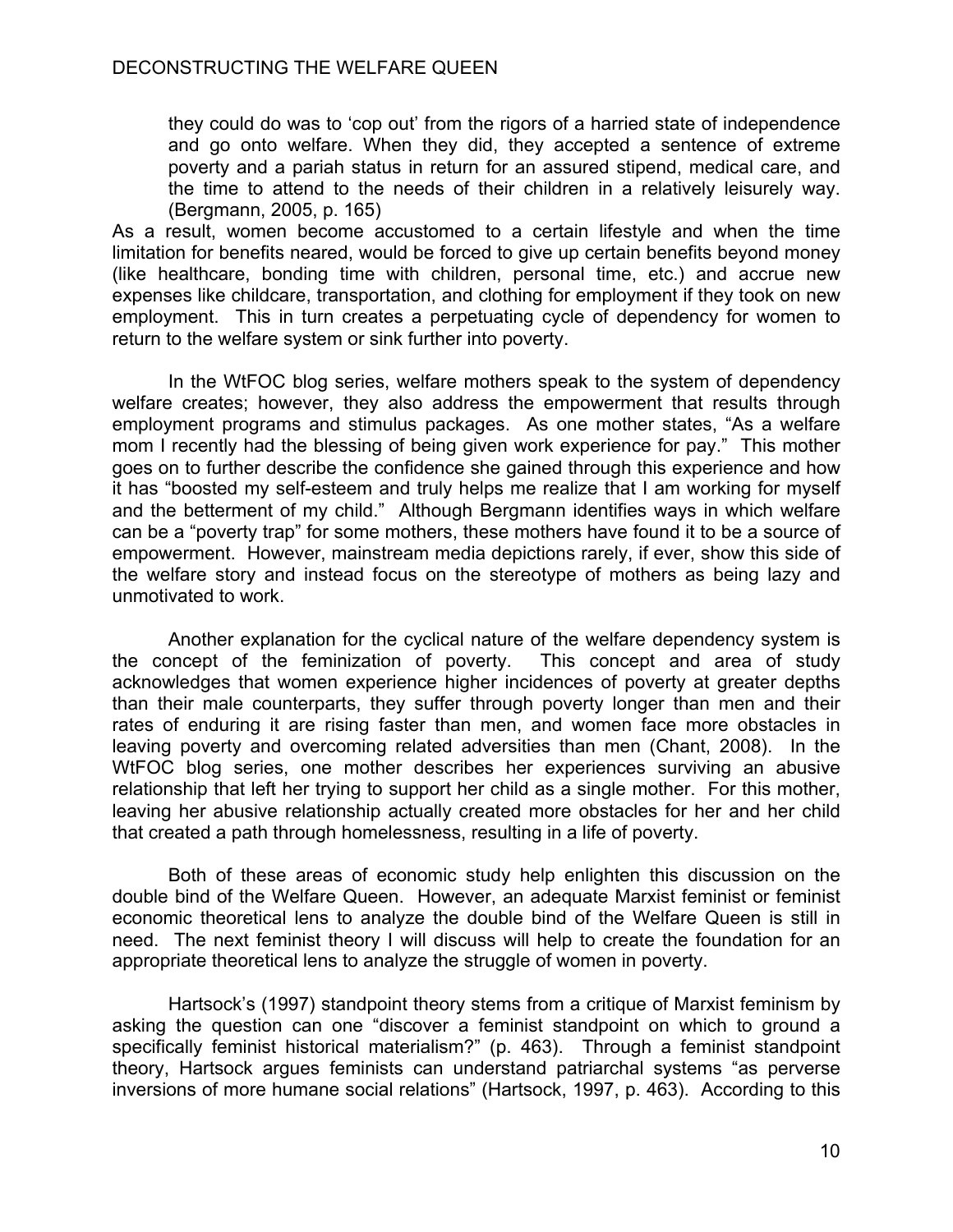theory, the perspective we are cultivated in shapes who we are and how we view the world. In order to achieve a more objective view of the world we must undertake the perspective of the marginalized group (women). According to this theory, marginalized people have a greater understanding of their own perspective and the dominant group's perspective they must adhere to. For example, in order to navigate through a capitalist world where the rich get richer and the poor get poorer, poor people must understand the rules and norms of the capitalist society in order to survive. They also understand their own perspective as the marginalized group that is demonized and ignored by the mass society. Due to this dual understanding, poor people have a stronger objectivity about capitalism and poverty than the law makers and politicians who create the laws that impact poor people (like welfare requirements) but who have never experienced poverty themselves.

The blogs in the WtFOC series display this standpoint by soliciting legislators and lawmakers to empathize with their plight and try to take their perspective as welfare recipients. For example:

Yo quisiera que se pusiera por un momento en mis zapatos y si usted sobreviviria con una cantidad de \$600.00 al mes. Si le alcansaria para pagar su apartamento pagar gas, baby city ropa y zapatos para sus hijos. Asi es que pongase apensar un momento que persona sobreviviria con una cantidad aso. Porque yo no. (*Translation on blog: I wish you could for just one moment take a walk in my shoes and see if you would be able to survive on \$600 a month. If the money would be enough to pay the rent on your apartment, to pay for gas, your babies [sp] clothes, and shoes for your kids. So please think for one moment how could someone survive on such pay. I can not [sp].)*

In this excerpt we see one welfare mother helping her audience see her perspective by describing her struggles in poverty and experiences as a mother in poverty. Wood (1993) argues that marginalized people have little motivation to support the status quo that marginalizes them because even though they understand how to navigate their world they do not want to knowingly be complacent in their own oppression. In this same blog post, this mother also describes in detail her experiences navigating the community jobs program, addressing the need for her target audience to take action on her behalf as she acknowledges her limitation in creating legislative change. Through this identification of her position in the welfare process this mother displays a critical consciousness of her role in the power exchange for the community jobs program.

One common theme that emerged in these blogs was the need welfare mothers felt to argue against Welfare Queen stereotypes. One mother wrote:

As of now people in the government don't consider those who receive public aid as being worth, or deserving of this opportunity. Many believe in the false image of the welfare queen, sitting on her butt and collecting money. But the truth is, and as a mother I can testify, that we work for every dollar we receive.

This mother directly confronts the negative stereotypes she is inundated with on a daily basis. In this example we see the power of citizens' media to speak back to a system of marginalization to provide the perspective of the oppressed. Although, as the previous literature review has shown, many Welfare Queen stereotypes revolve around African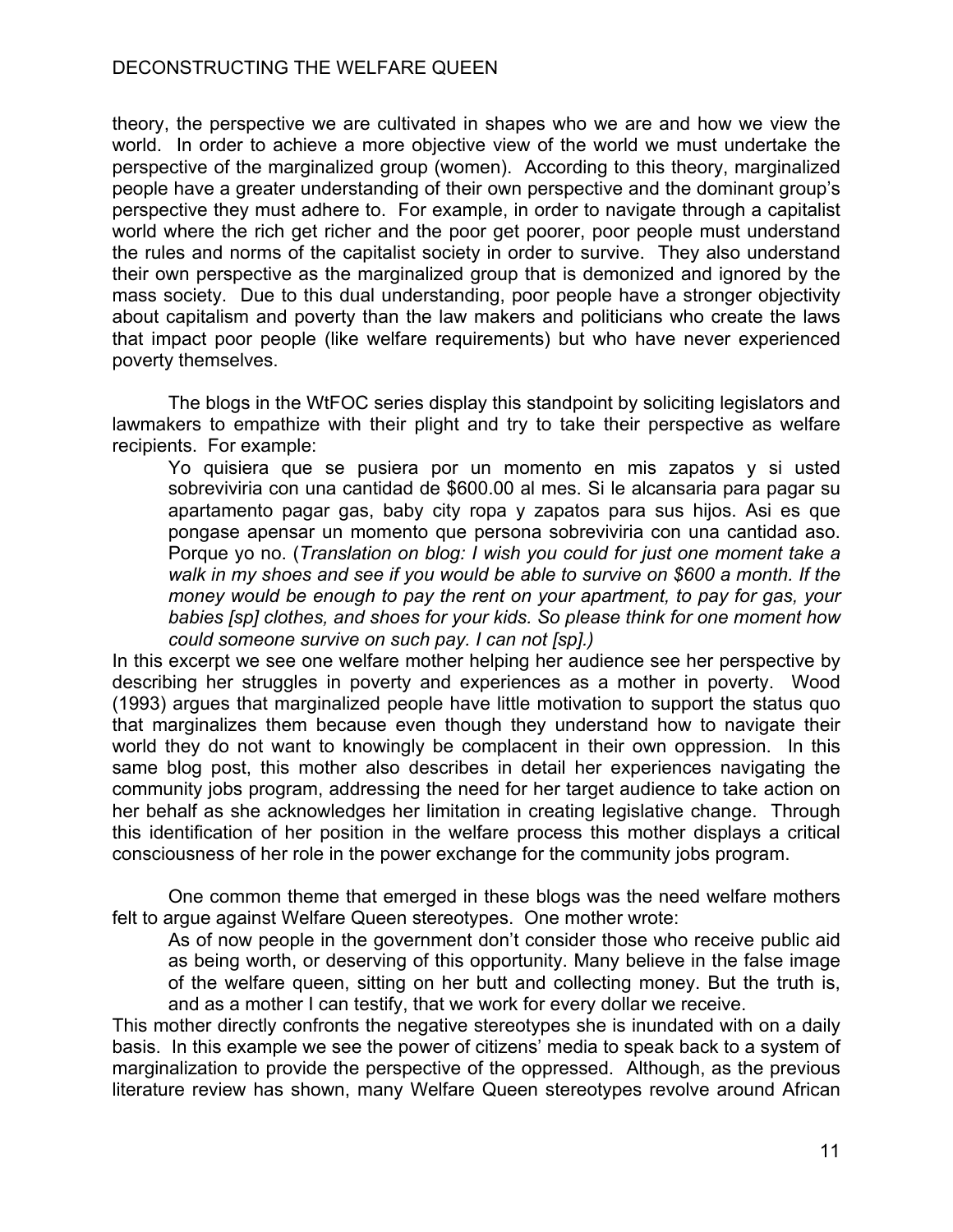American women, many of the welfare mothers who participated in this blog series are Latina and felt those stereotypes directed towards them as well. For example, one mother wrote:

No porque dicen que uno es peresoso, no es pore so si no porque si queremos trabajar, no importa el trabajo que que sa lo importante es que haya trabajo. Porque nosotros los Latinos hacemos el trabajo que sea nunca nos quejamos que lo podemos hacer. Porque los imigrantes NO somos peresosos! (*Translation on blog: The reason we want the program is not because like some say that we are lazy but because we want to work no matter what the work[.] what is most important is that we are working. We are Latinos and we do any work and we don't complain. We are NOT lazy!)*

This mother speaks to Monahan, Shtrulis, and Brown Givens' (2005) findings that many Welfare Queen stereotypes speak to the temporal nature of welfare mothers' ability to continue a long-standing career. Another mother speaks to this stereotype, addressing the willingness of welfare mothers to perform work that many other members of society are unwilling to perform in her blog statement, "[the community jobs program] will be the moving force behind filling necessary jobs such as sanitation workers, nursing assistance, home health aid workers, etc. All the low level shit jobs none of the higher level snob people want to do." Through these arguments the welfare mothers conveyed their standpoint of women living in poverty and the marginalization they endure as they navigate the welfare system.

The limitation of feminist standpoint theory to the analysis of the double bind of the Welfare Queen is that this theory implicitly assumes that women experience oppression and marginalization the same way. Black feminist standpoint theory helps to correct this by addressing the intersectionality of multiple oppressions. Kimberle Crenshaw expounds upon this idea in her article "Mapping the Margins: Intersectionality, Identity Politics, and Violence against Women of Color" (Crenshaw, 1991). In this article, Crenshaw looks at the identity politics of female domestic violence victims and argues that the concept of identity politics, although highly popular in feminist and race movements, fails to address the difference *within* groups, which creates difference *among* groups. Crenshaw asserts this difference is attributed to the multiple aspects of women's lives that shape their experience and self concept. For example, "in the context of violence against women, this elision of difference in identity politics is problematic, fundamentally because the violence that many women experience is often shaped by other dimensions of their identities, such as race and class" (Crenshaw, 1991, p. 1242). Crenshaw further argues that identity politics force women to choose which identity they want to identify as, even though they may identify with multiple identities simultaneously.

In her article, Crenshaw (1991) proposes the theory of intersectionality as a response to the problem of identity politics. Crenshaw analyzes the phenomenon of domestic violence against Black women, arguing that the act of domestic violence reflects both sexism and racism towards Black women and that feminist and anti-racist rhetoric alone inadequately address the phenomenon. "Because of their intersectional identity as both women and of color within discourses that are shaped to respond to one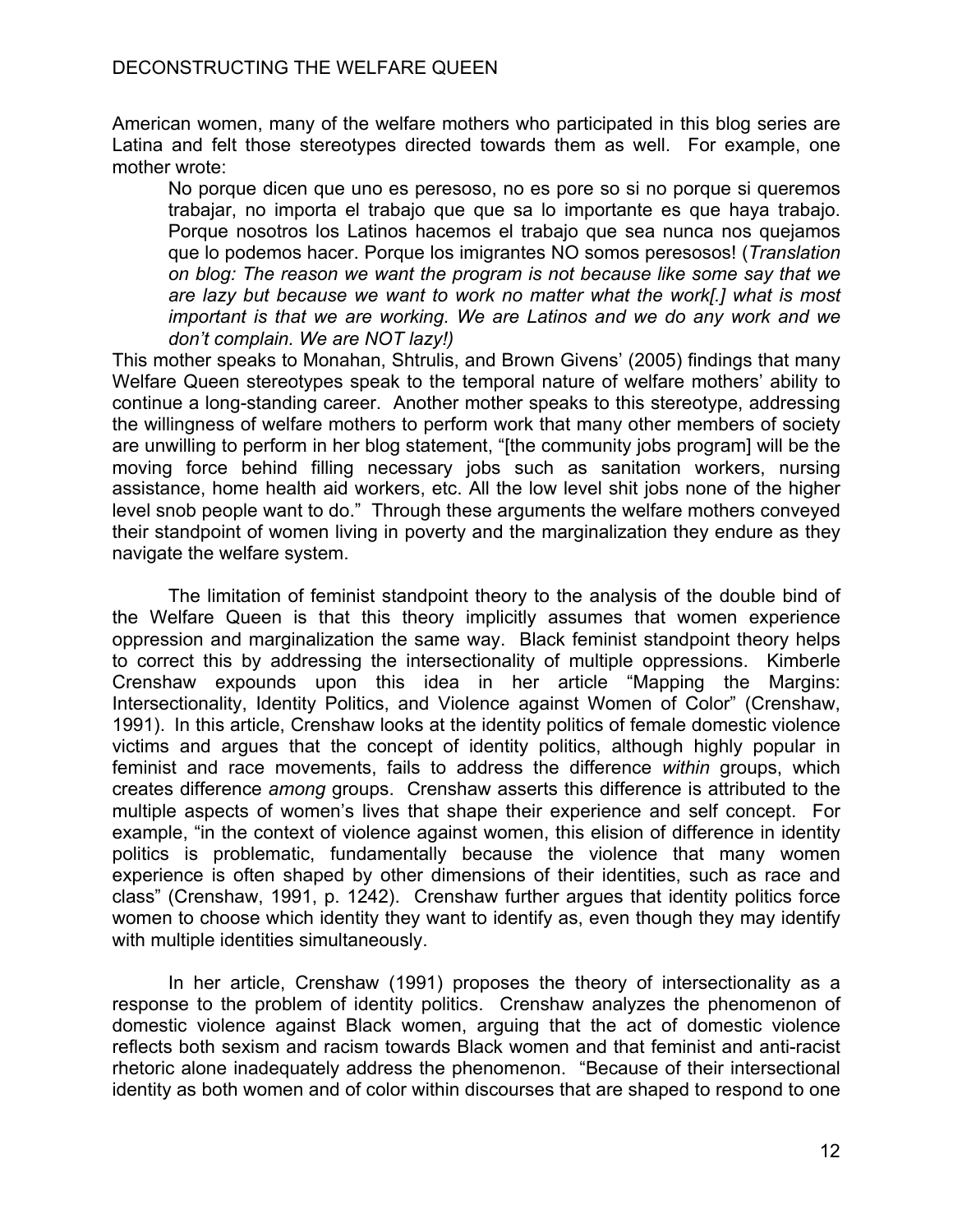or the other, women of color are marginalized within both" (Crenshaw, 1991, p. 1244). Instead of fitting women who fall under multiple areas of oppression into just one box, Crenshaw argues we must take into account the full experience of the individual and analyze their experience from their perspective. In the WtFOC blogs, welfare mothers attempt to help readers understand their experience of multiple areas of marginalization by addressing what the potential impact of losing the community jobs program would be on them and their families. With regard to the community jobs program,

Porque como familia nos ebenficiamos a poder agarra un poquito mas de dinero para podero brindarles una major clase de vida a mis hijos. Yo como madre me beneficio de este programa porque soy la que trabaja por medio del programa y apenas tengo un mes de estar trabajandoy realmente necesito este trabajo para poder pagar mis duedas. (*Translation on blog: The benefits allow us just a little bit more money in an attempt to offer our children a better life. As a mother this program benefits me because it allows me to work. With just under a month working in this program I have the hope to be able to earn enough to pay off my debt*.)

In this example, the mother describes her perspective as both a mother and a woman living in poverty, which is foundational for the Welfare Queen experience. This perspective yields a unique experiential knowledge that lends itself to being understood by those who fall within the Welfare Queen category, yet may not be understood by women in general or people in poverty in general.

Crenshaw acknowledges that although her article solely focuses on the intersectionality of race and gender, many individuals traverse various areas of marginalization, to include class and sexuality. To address the idea of intersectionality further, Cynthia Edmonds-Cady states in her article, "While a particular social location such as gender can serve as an embraced individual level identity, it also must be understood in relation to the way it intersects with one's social class, race, and sexuality, and how oppressed or marginalized statuses in these other categories will affect how one experiences gender" (Edmonds-Cady, 2011, p. 175). For the welfare mothers who participated in the WtFOC blog series, they highlight the intersection of poverty, gender, and race through their activist attempt to create change via citizens' media. As one mother states, "I am a single mom who is trying to do the right thing and I am not asking for a hand out I am asking for a [sp] opportunity to be able to work for myself and my child." This statement expresses how these welfare mothers view their role in this intersection. They do not want to be seen as victims or system abusers but instead as strong women capable of empowerment if given the chance. This blog series highlights that the intersection of poverty, race, and gender yields the unique standpoint of the Welfare Queen. By analyzing the words and experiences of the welfare mothers themselves we are able to look beyond the mainstream media's depictions and denigrations of welfare mothers and understand their perspective and experiential knowledge more accurately.

# **Implications & Conclusion**

In an attempt to heed Crenshaw's call to not just look at the differences that exist outside the group but also acknowledge the differences within, this paper has analyzed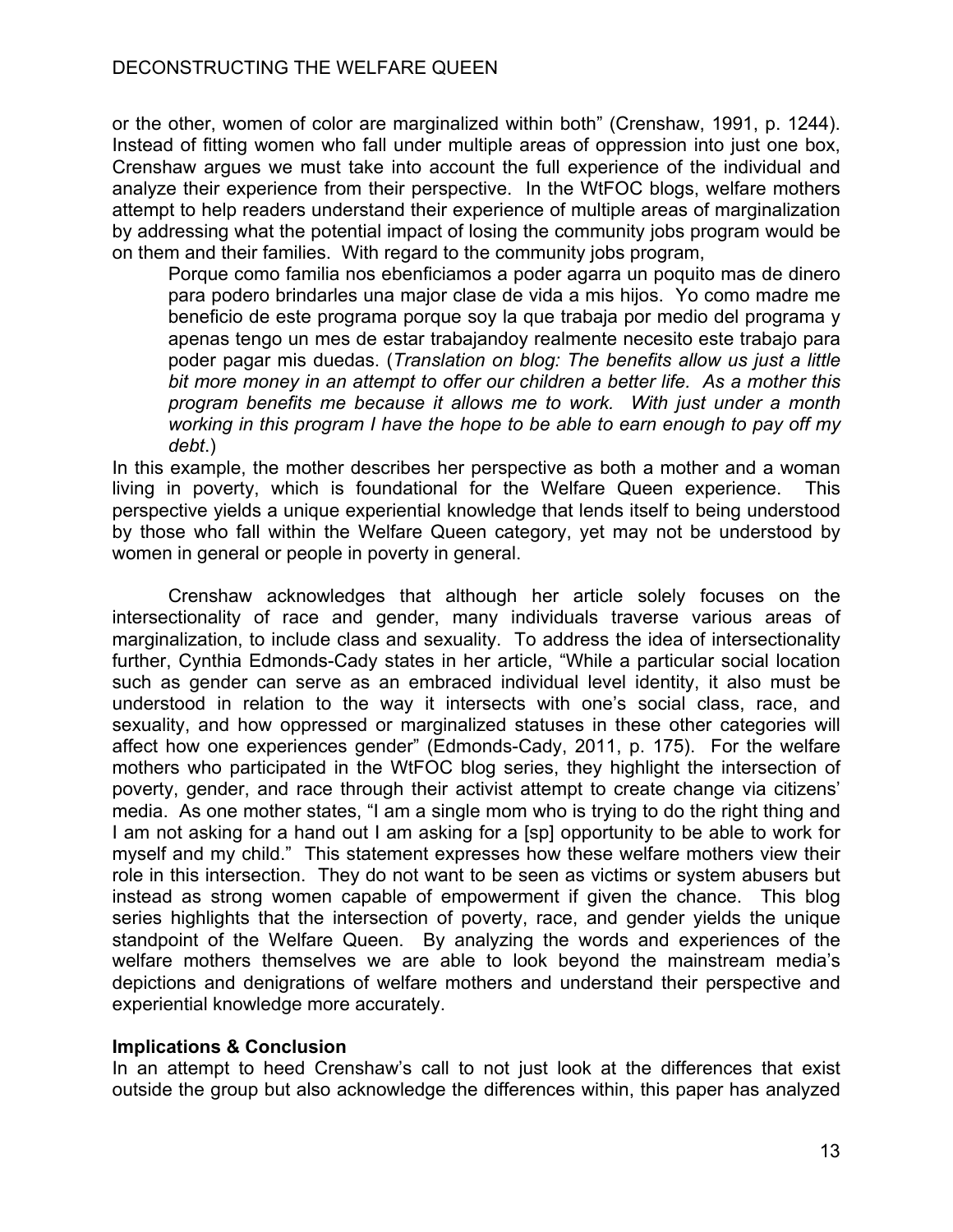the blogs of welfare mothers to understand how the intersection of race, gender, and class yields a unique perspective of the Welfare Queen. From this data, a standpoint theory of poverty could be supported that speaks to the unique perspective of those living within poverty. Although poverty itself is a temporary condition, the perspective of those living in poverty is informed through an experiential knowledge unique to those who have endured this condition. As shown in the analysis above, it is necessary for mothers living in poverty to not only understand their class perspective but also the perspectives of others in different classes (i.e. poor vs. rich) in order for them to navigate class systems like welfare. In a dialogic attempt to subvert oppressive power structures, these welfare mothers use citizens' media to confront the negative stereotypes targeting their situation and provide a tangible alternative to mainstream media depictions of the Welfare Queen. The use of citizens' media invites outsiders to engage in an empathetic exercise and take the perspective of the mothers living on welfare. Through this invitation the mothers share their struggles, concerns, and hopes for social change, where they acknowledge that their liberation is tied to the liberation of others and that everyone in the system must work together in order for them to become empowered to leave the welfare system. Unfortunately, the standpoint of women in poverty is not as accessible to the mass public as mainstream representations; however, through the use of citizens' media this marginalized group is able to disseminate their perspective and create a dialogue for social change.

The purpose of this paper has been to conduct research that will help substantiate a standpoint theory of poverty. Feminist theories like intersectionality, black feminist standpoint theory, and feminist standpoint theory help us to see the struggles that many women face as marginalized individuals that are subsumed in multiple categories of oppression. There is currently an area of feminist research lacking in addressing the struggles and perspectives of women struggling with poverty. Although areas like feminist economics help to start to address this deficiency, a more rigorous approach needs to be taken in order for feminists to recognize the oppression we create in our own group against those who have been silenced amongst us. This study helps to make progress towards that by identifying the voice and perspective of women in poverty. This study also has larger implications as a feminist perspective that can be applied in broad areas of poverty studies to include perspectives of men and children struggling with poverty as well. A constant reminder we need as feminists is that although we are quite familiar with the perspective of the oppressed, we are also quite capable of viewing the world from the perspective of the oppressor. In order to gain stronger objectivities in our research we need to include the voice and perspective of those who have been marginalized within our own group as well: the poor.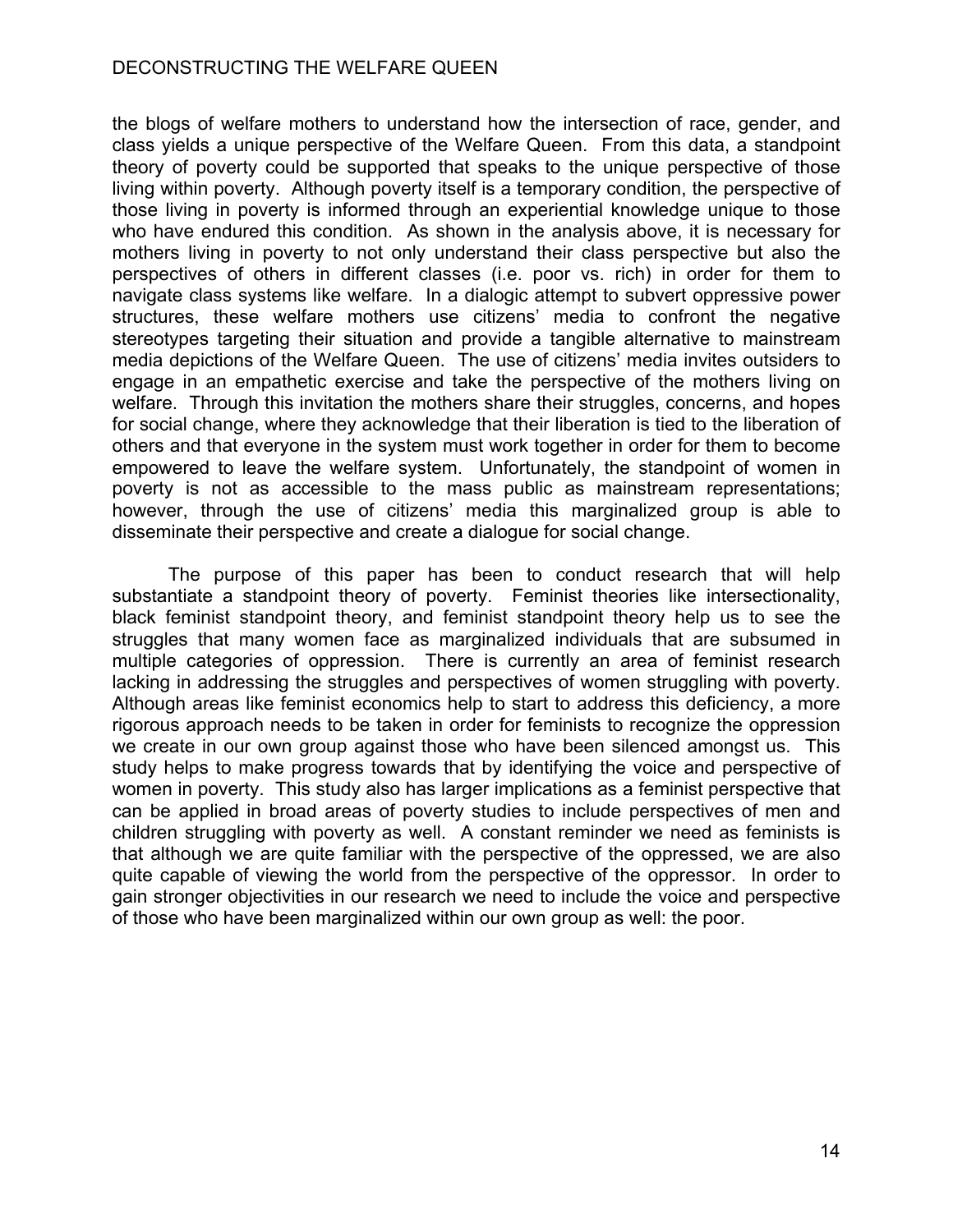# **REFERENCES**

Angelou, M. (1996). Momma welfare roll. In C. O'Keefe (Ed.), *Mother: Famous writers celebrate motherhood with a treasury of short stories, essays, and poems* (pp. 26–27). New York: Pocket Books.

Atton, C. (2002). *Alternative media*. Thousand Oaks, CA: Sage.

- Bailey Woodard, J., & Mastin, T. (2005). Black womanhood: Essence and its treatment of stereotypical images of black women. *Journal of Black Studies*, *36*, 264–281. doi:10.1177/0021934704273152
- Bergmann, B. R. (2005). *The economic emergence of women* (2nd ed.). New York: Palgrave Macmillan.
- Bounds Littlefield, M. (2008). The media as a system of racialization: Exploring images of African American women and the new racism. *American Behavioral Scientist*, *51*, 675–685. doi:10.1177/0002764207307747
- Chant, S. (2008). The "Feminisation of Poverty" and the "Feminisation" of anti-poverty programmes: Room for revision? *Journal of Development Studies*, *44*, 165–197. doi:10.1080/00220380701789810
- Cohen, B. C. (1963). *The press and foreign policy*. Princeton, NJ: Princeton University Press.
- Collins, P. H. (1989). Common Grounds and Crossroads: Race, Ethnicity, and Class in Women's Lives. *Signs*, *14*, 745–773.
- Corbin, J., & Strauss, A. (1990). Basics of qualitative research: Grounded theory procedures and techniques. *Basics of qualitative research: Grounded Theory procedures and techniques*.
- Crenshaw, K. (1991). Mapping the Margins: Intersectionality, Identity Politics, and Violence against Women of Color. *Stanford Law Review*, *43*, 1241–1299.
- Downing, J. (2001). *Radical media: Rebellious communication and social movements*. Thousand Okas, CA: Sage.
- Edmonds-Cady, C. (2011). A view from the bridge: Insider/Outsider perspective in a study of the Welfare Rights Movement. *Qualitative Social Work*, *11*, 174–190. doi:10.1177/1473325011401467
- Gilens, M. (1999). *Why Americans Hate Welfare: Race, Media, and the Politics of Antipoverty Policy*. Chicago, IL: University of Chicago Press.
- Gilliam, F. D. (1999). *The "Welfare Queen" experiment: How viewers react to images of African-American mothers*. The Nieman Foundation for Journalism at Harvard University.
- Hancock, A.-M. (2004). *The Politics of Disgust: The Public Identity of the Welfare Queen*. New York: New York University Press.
- Hartsock, N. C. M. (1997). The feminist standpoint: Developing the ground for a specifically feminist historical materialism. In D. T. Meyers (Ed.), *Feminist Social Thought: A Reader* (pp. 462–483). New York: Routledge.
- Johnson, J. D., Nelgy, O., Gibson, N., Reed, W., & Ashburn-Nardo, L. (2009). Priming media stereotypes reduces support for social welfare policies: The mediating role of empathy. *Personality and Social Psychology Bulletin*, *35*, 463–476.
- Kidd, D., Barker-Plummer, B., & Rodríguez, C. (2005). *Mapping democracy from the ground up: Mapping communication practices in the counter public sphere*. Social Science Research Council. Retrieved from